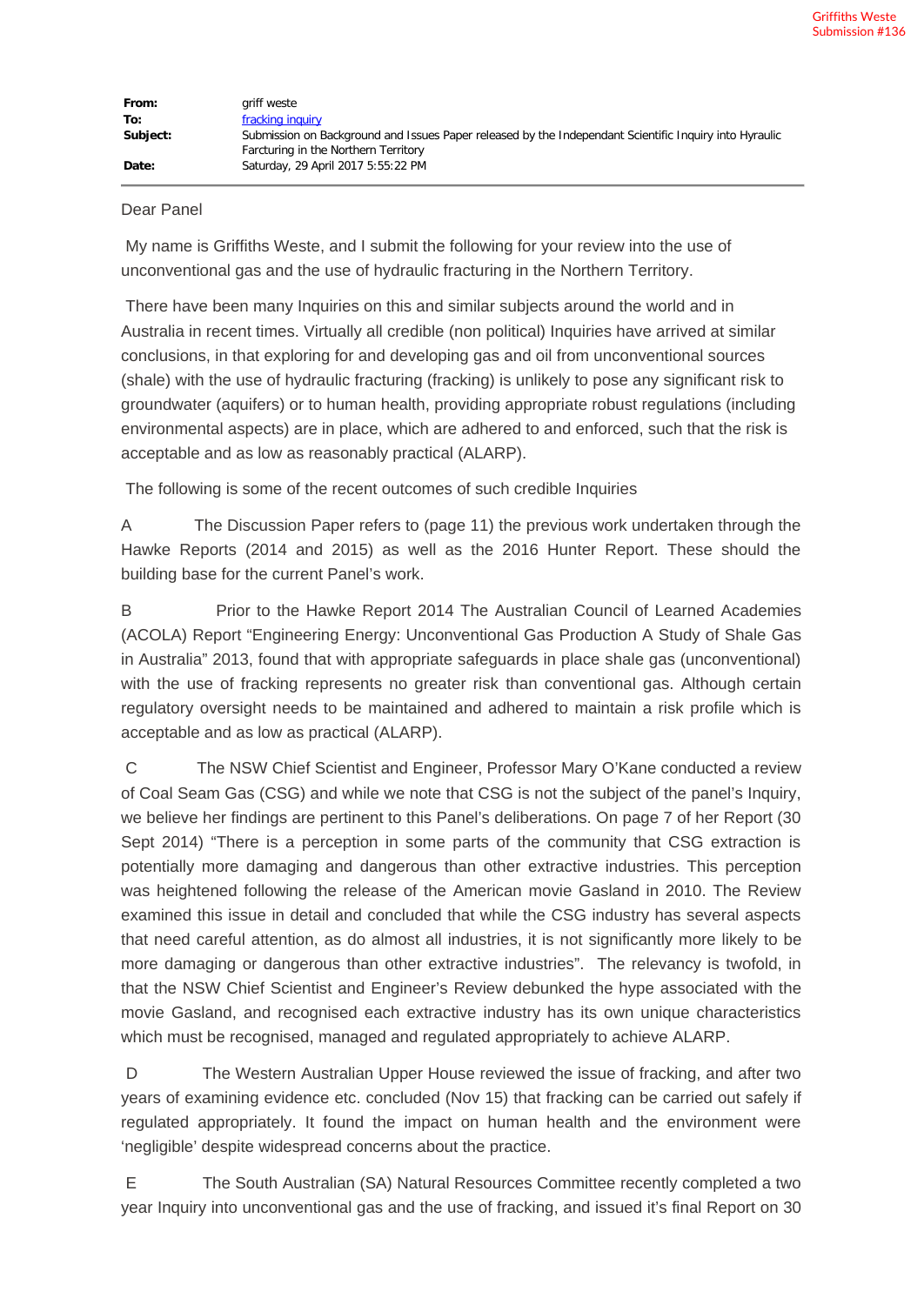November 2016. It's key recommendation against it's first Term of Reference was that unconventional gas (fracking) is unlikely to have any impact on groundwater (aquifers).

F As mentioned, there have been many Inquiries worldwide, but the UK is also very relevant to Australia, as its ownership to mineral rights is similar to Australia. The UK had a very rigorous inquiry carried out by the Royal Society and the Royal Academy of Engineering specifically to do a report on hydraulic fracturing and shale gas. Professor Sir Mark Walport UK Chief Scientist gave a speech predominantly focussed on Risk and Innovation in Germany in September 2014, summed up the findings, with the following

"There are really 3 science and engineering concerns about hydraulic fracturing (fracking). The first of these is: will it cause earth tremors? The second is: will you get contamination of the water table? And the third is: will there be fugitive release of the methane gas? (In other words if you leak all the gas then you lose the advantage of it as a fossil fuel). And what the science and the engineering tells you is that this is a drilling technology and no drilling technology is completely risk-free. **But if it is done well, if it is engineered well, if it is governed well, then it is as safe as any other form of drilling**, recognising that there is no 'free lunch', there is nothing that is completely risk-free." He went on to note

"Those are the engineering concerns, and that's what the Royal Academy of Engineers' report said and actually multiple other reports have all essentially said the same thing. But the public or publics who are protesting, at least in some parts of the world, about fracking are coming at in from a different angle. They're coming at it from the values angle and from the 'my pain, your gain' angle. And so there's a group that dislike fracking because they dislike fossil fuels, there's another group that dislike fracking because they actually just don't like big companies, and then there's a third group who just don't want the inconvenience of having something industrial happening in their back yard." The referenced speech can be found here [http://bit.ly/1CVyur7](http://pesa.us9.list-manage2.com/track/click?u=6ccd42798cb22f546274936b3&id=158a364db0&e=c64d00757d)

In line with the UK Inquiry and the recommended outcomes, the UK Infrastructure Bill 2014- 15, was passed through the UK Parliament, and it, which among other things will permit fracking below 300 meters in the UK.

It is on this basis that I urge the Panel to adopt a factual and evidence based approach toward assessing the potential risks regarding the exploration for and the development of unconventional gas and oil, and the use of hydraulic fracturing to enhance its production, providing at all times, there is a robust regulatory regime which through strong enforcement enables the risk to be reduced to be ALARP.

Yours sincerely

Griffiths Weste

contact details:

References : Royal Society report on fraccing in the UK